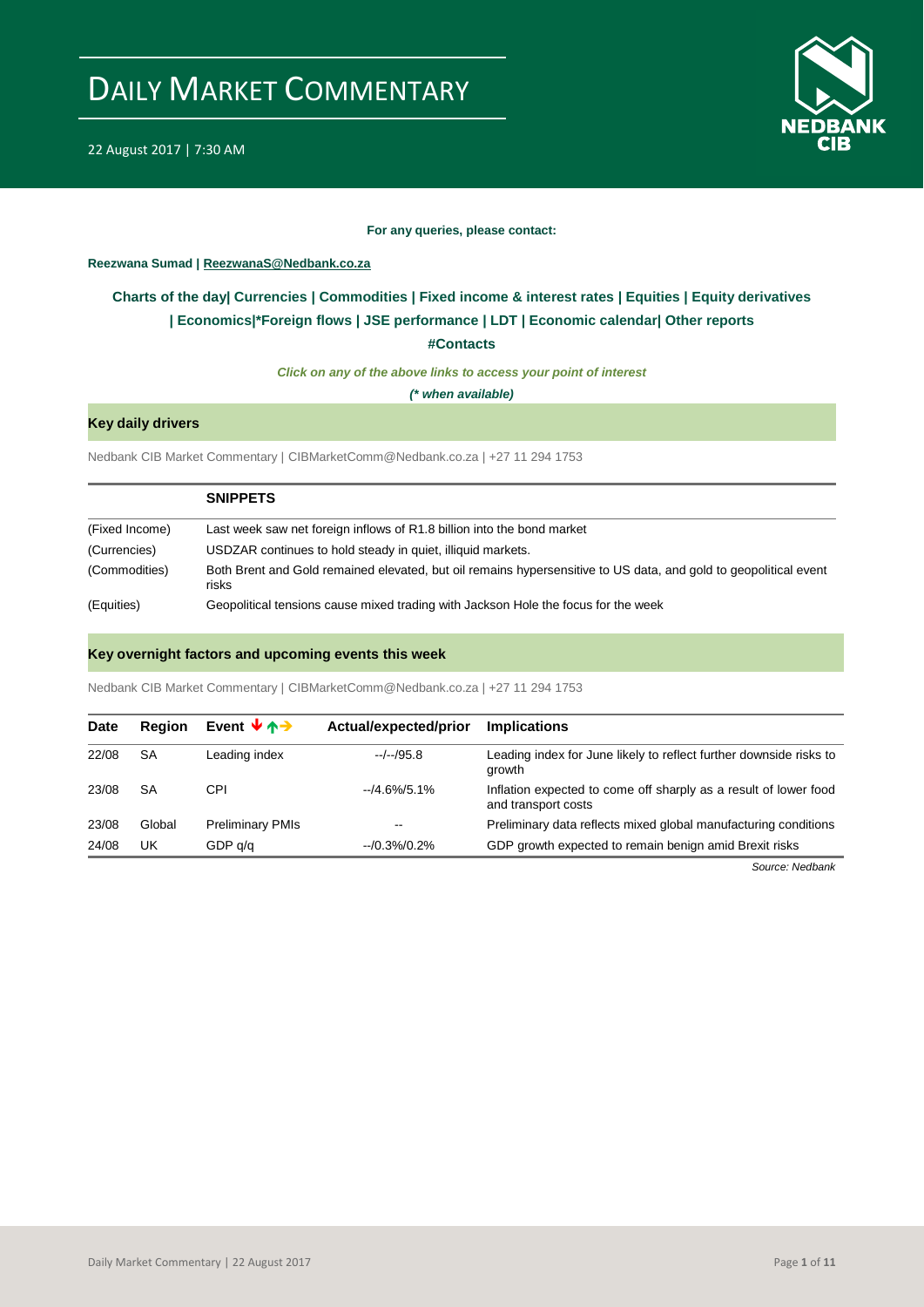

### <span id="page-1-0"></span>**Fixed income and interest rates [back to top](#page-0-0) back to top**

Bond flow sales |+2711 535 4021 | Corporate Money Markets | +2711 535 4007 | Business Bank Money Markets | +2711 535 4006

|                                 |            | Δ              | $\Lambda$        | $\mathbf{v}$ | <b>Month</b> |
|---------------------------------|------------|----------------|------------------|--------------|--------------|
| <b>Bonds</b>                    | Last price | 1 <sub>d</sub> | <b>MTD</b>       | <b>YTD</b>   | trend        |
|                                 | %          | bps            | bps              | bps          |              |
| R203-0.1 yrs                    | 6.51       | $-9.76$        | $-42.76$         | $-119.26$    | ⊕            |
| R208-3.6 yrs                    | 7.42       | 0.05           | $-11.15$         | $-86.35$     | ⊕            |
| R186-9.3 yrs                    | 8.51       | $-0.05$        | $-10.95$         | $-40.05$     | ⊕            |
| R2048-30.5 yrs                  | 9.73       | $-0.10$        | $-13.10$         | 10.60        | ⊕            |
| <b>US 10 yr</b>                 | 2.19       | 1.05           | $-10.21$         | $-25.22$     | ⊕            |
| <b>UK 10 yr</b>                 | 1.07       | $-2.00$        | $-16.00$         | $-16.90$     | ⊕            |
| German 10 yr                    | 0.40       | $-1.40$        | $-14.30$         | 19.20        | ⊕            |
| Japan 10 yr                     | 0.04       | 1.00           | $-4.20$          | $-0.50$      | ⊕            |
|                                 |            | Δ              | Δ                | Δ            | <b>Month</b> |
| <b>Money Market</b>             | Last price | 1 <sub>d</sub> | <b>MTD</b>       | <b>YTD</b>   | trend        |
|                                 | $\%$       | bps            | bps              | bps          |              |
| SA repo rate                    | 6.75       | 0.00           | 0.00             | $-25.00$     |              |
| SA prime rate                   | 10.25      | 0.00           | 0.00             | $-25.00$     | ⇛            |
| SA CPI (MTD = previous month)   | 5.10       |                | $-30.00$         |              | ⊕            |
| SA 3m JIBAR                     | 7.06       | 0.00           | $-1.70$          | $-30.00$     | ⊕            |
| SA 3m NCD                       | 7.05       | 0.00           | 0.00             | $-32.50$     |              |
| SA 6m NCD                       | 7.45       | 0.00           | $-2.50$          | $-52.50$     | ⊕            |
| SA 12m NCD                      | 7.73       | 0.00           | $-2.50$          | $-72.50$     | ⊕            |
| US 3m LIBOR                     | 1.31       | $-0.03$        | 0.39             | 31.66        | ⇑            |
| UK 3m LIBOR                     | 0.28       | 0.38           | $-0.46$          | $-8.51$      | ⊕            |
| Japan 3m LIBOR                  | $-0.03$    | 0.43           | $-1.58$          | 1.50         | ⊕            |
| Source: Bloomberg & Nedbank CIB | Time       |                | 2017/08/22 07:22 |              |              |

|                                  |               | Δ              | Δ                | Δ          | <b>Month</b> |
|----------------------------------|---------------|----------------|------------------|------------|--------------|
| <b>FRAs and Swaps</b>            | Last price    | 1 <sub>d</sub> | <b>MTD</b>       | <b>YTD</b> | trend        |
|                                  | %             | bps            | bps              | bps        |              |
| 3X6 FRA                          | 6.85          | $-0.50$        | $-4.50$          | $-54.50$   | ⊕            |
| 6X9 FRA                          | 6.65          | $-0.50$        | $-5.50$          | $-77.50$   | ⊕            |
| 9X12 FRA                         | 6.54          | 0.00           | $-11.00$         | $-91.00$   | ⊕            |
| <b>18X21 FRA</b>                 | 6.59          | 0.50           | $-13.50$         | $-94.50$   | ⊕            |
| SA 2yr Swap                      | 6.68          | $-0.10$        | $-9.20$          | $-78.60$   | ⊕            |
| SA 3yr Swap                      | 6.80          | $-0.60$        | $-7.20$          | $-76.10$   | ⇩            |
| SA 5yr Swap                      | 7.12          | $-0.50$        | $-6.00$          | $-69.60$   | ⊕            |
| SA 10yr Swap                     | 7.75          | $-0.50$        | $-9.00$          | $-57.60$   | ⊕            |
| SA 15yr Swap                     | 7.99          | $-1.25$        | $-7.35$          | $-49.50$   | ⊕            |
|                                  |               | $\Lambda$      | $\Lambda$        | $\Lambda$  | <b>Month</b> |
| <b>Spreads</b>                   | Last price    | 1 <sub>d</sub> | <b>MTD</b>       | <b>YTD</b> | trend        |
|                                  | $\frac{0}{0}$ | bps            | bps              | bps        |              |
| 2v10v                            | $-1.08$       | 0.40           | $-0.20$          | $-21.00$   | ⊕            |
| 3v10v                            | $-0.96$       | $-0.10$        | 1.80             | $-18.50$   | ⇑            |
| R186-R203                        | 2.00          | 9.71           | 31.81            | 79.21      | 全            |
| R2048-R186                       | 1.22          | $-0.05$        | $-2.15$          | 50.65      | ⇩            |
| 5y-R186                          | $-1.39$       | $-0.45$        | 4.95             | $-29.55$   | ⇑            |
| 10y-R186                         | $-0.76$       | $-0.45$        | 1.95             | $-17.55$   | ⇑            |
| 15y-R186                         | $-0.52$       | $-1.20$        | 3.60             | $-9.45$    | ⇑            |
| SA 5yr CDS spread - basis points | 179.50        | 0.00           | $-4.00$          | $-35.50$   | ⊕            |
| Source: Bloomberg & Nedbank CIB  | Time          |                | 2017/08/22 07:22 |            |              |

### **US 10 year yield**

### **SA 10 year yield**



*Source: Bloomberg, Nedbank*

*Source: Bloomberg, Nedbank*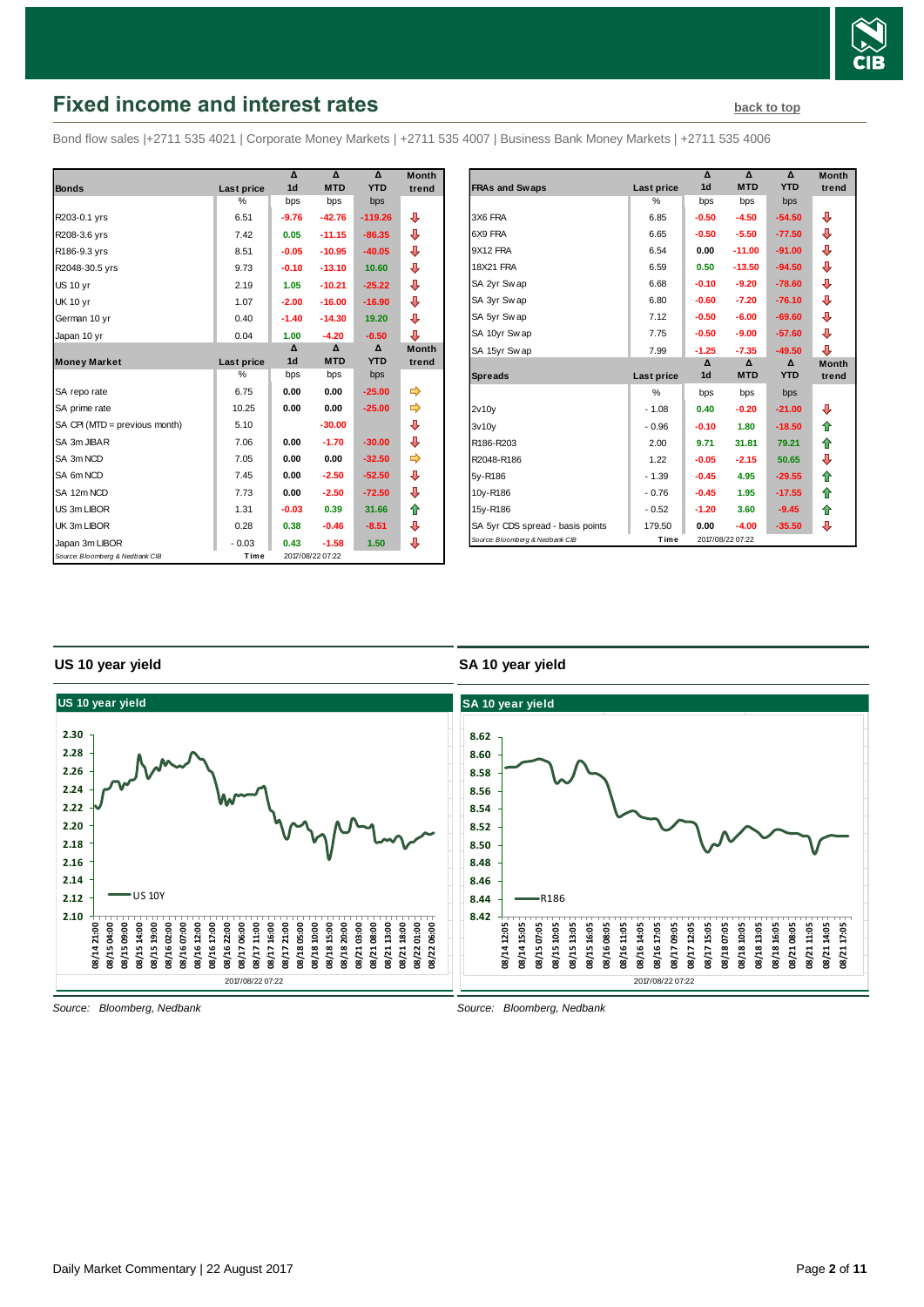

### <span id="page-2-0"></span>**Currencies [back to top](#page-0-0)**

Business Banking FX | +27 11 535 4003 | Corporate FX | +2711 535 4002 | Institutional FX | +2711 535 4005

- The new week opened with the rand trading around the 13.2000 level this after having posted steady gains over the preceding week, after some initial demand for dollars pushed the local unit to a high of 13.2500, before topping out and recovering to trade to a best level of 13.1525 on the day, we closed the local session trading at 13.1675.
- In the overnight session the rand failed to post any additional gains, in what proved to be a particularly quiet session, this morning currently trading at 13.1615, EURZAR is trading at 15.5340 and GBPZAR at 16.9515.
- On the international front the euro continued to post steady against the dollar , after starting the session trading around 1,1750 it traded to a high of 1.1824 on the day , in a similarly subdued overnight session little byway of any real activity or follow through to the upside , EURUSD currently trading at 1.1805.
- Gold posted gains in the region of 5 dollars on the day to close at 1291.30, this morning marginally off from that level at 1288.50 currently.
- Data releases scheduled for today, locally we have leading index data, from Europe we have German ZEW index and from the U.K public finances and net borrowing, from the U.S we have house price index and Richmond FED manufacturing.
- Although the rand managed to post gains yesterday, it failed to breach below the previous lows, 13.2000 remains technically significant.
- Possible trading range in the rand today 13.0500 to 13.3000. **Majors Last price %Δ -1d %Δ MTD %Δ YTD USD trend** GBPUSD 1.29 **-0.23 -2.37 4.36 4** USD strength **Month trend**

| שטח ושט                         | ت ے. ا            | -ט.בט                  | -2.01                       | טט.ד                        |                       | <b>UJU STIEIIKIII</b> |
|---------------------------------|-------------------|------------------------|-----------------------------|-----------------------------|-----------------------|-----------------------|
| <b>EURUSD</b>                   | 1.18              | $-0.19$                | $-0.08$                     | 12.21                       | ⊕                     | USD strength          |
| <b>USDJPY</b>                   | 109.28            | 0.42                   | $-1.03$                     | $-7.03$                     | ⊕                     | USD weakness          |
| <b>USDAUD</b>                   | 1.26              | 0.05                   | 0.57                        | $-9.25$                     | ⇑                     | USD strength          |
| <b>Rand crosses</b>             | <b>Last price</b> | $\%$ $\Delta$<br>$-1d$ | $\%$ $\Delta$<br><b>MTD</b> | $\Delta$<br><b>YTD</b>      | <b>Month</b><br>trend | <b>ZAR</b> trend      |
| <b>USDZAR</b>                   | 13.16             | 0.02                   | $-0.55$                     | $-4.39$                     | ⊕                     | ZAR strength          |
| <b>GBPZAR</b>                   | 16.95             | $-0.24$                | $-2.99$                     | 0.04                        | ⊕                     | ZAR strength          |
| <b>FURZAR</b>                   | 15.53             | $-0.16$                | $-0.63$                     | 6.97                        | ⊕                     | ZAR strength          |
| <b>AUDZAR</b>                   | 10.45             | $-0.03$                | $-1.10$                     | 5.21                        | ⊕                     | ZAR strength          |
| ZARJPY                          | 8.30              | 0.42                   | $-0.49$                     | $-2.72$                     | ⊕                     | ZAR weakness          |
| <b>African FX</b>               | Last price        | $\Delta_0$<br>$-1d$    | $\%$ $\Delta$<br><b>MTD</b> | $\%$ $\Delta$<br><b>YTD</b> | <b>Month</b><br>trend | <b>ZAR</b> trend      |
|                                 |                   |                        |                             |                             |                       |                       |
| ZARMWK (Malaw ian kw acha)      | 55.08             | 0.01                   | 0.39                        | 3.82                        | 合                     | ZAR strength          |
| ZARBWP (Botsw ana pula)         | 0.77              | 0.06                   | 0.31                        | $-0.49$                     | ⇑                     | ZAR strength          |
| ZARKES (Kenyan shilling)        | 7.83              | 0.00                   | $-0.31$                     | 4.72                        | ⊕                     | ZAR weakness          |
| ZARMUR (Mauritian rupee)        | 2.50              | $-1.59$                | $-0.96$                     | $-5.08$                     | ⊕                     | ZAR weakness          |
| ZARNGN (Nigerian naira)         | 27.43             | $-0.42$                | 13.14                       | 16.37                       | ♠                     | ZAR strength          |
| ZARGHS (Ghanian cedi)           | 0.34              | $-0.30$                | 1.10                        | 7.44                        | ⇑                     | ZAR strength          |
| ZARZMW (Zambian kw acha)        | 0.69              | 0.00                   | 2.20                        | $-5.61$                     | ⇑                     | ZAR strength          |
| ZARMZN (Mozambican metical)     | 4.64              | $-0.01$                | 0.56                        | $-12.29$                    | ⇑                     | ZAR strength          |
| Source: Bloomberg & Nedbank CIB | Time              |                        | 2017/08/22 07:22            |                             |                       |                       |

*\*Please note that the sign on the % change reflects the change on the headline number. The narrative indicates the trend direction over the month. For trade in any of these currencies, contact our FX dealing desks*



### **USDZAR**

*Source: Bloomberg, Nedbank*

#### **EUR/USD**



*Source: Bloomberg, Nedbank*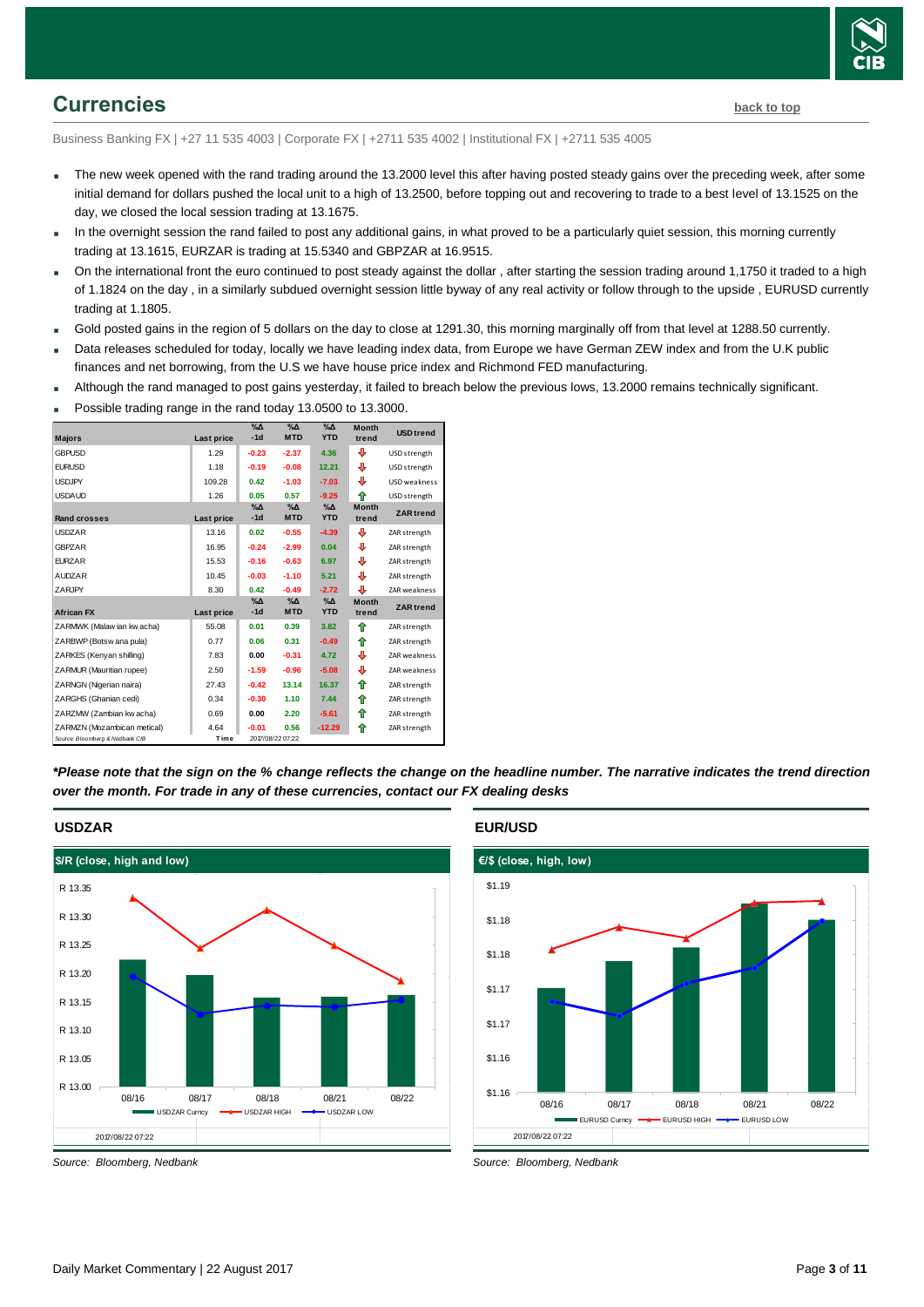

### <span id="page-3-0"></span>**Commodities [back to top](#page-0-0)**

Nedbank CIB Market Commentary | CIBMarketComm@Nedbank.co.za | +27 11 294 1753| +27 11 535 4038

- The oil price remained elevated on the back of reports of oil rig activity slowing over the past month in the US. However, the oil price remains volatile and hyper sensitive to weekly data. After reaching a high close to \$53/bbl., profit taking resulted in a sell-off afterwards. Hence we focus on our medium-term outlook for oil, which remains bearish given a global supply glut from September onwards.
- Gold remained elevated as investors remain on high-alert after the recent terror attacks in Spain and the possibility of a flare up in geopolitical tensions between the US and North Korea. Gold will likely remain range-bound in the near term, unless we see a sustained break above the key \$1300/oz. mark.

| <b>Commodities</b>              | Last price | $\%$ $\Delta$<br>$-1d$ | $\%$ $\Delta$<br><b>MTD</b> | $\%$ $\Delta$<br><b>YTD</b> | <b>Month</b><br>trend |
|---------------------------------|------------|------------------------|-----------------------------|-----------------------------|-----------------------|
| Brent near future (\$)          | 51.83      | 0.33                   | $-1.56$                     | $-8.78$                     | J                     |
| WTI crude (\$)                  | 47.53      | 0.34                   | $-5.26$                     | $-11.52$                    | ⊕                     |
| Gold spot (\$)                  | 1 288.30   | $-0.25$                | 1.61                        | 12.27                       | ⇑                     |
| Platinum spot (\$)              | 979.75     | $-0.33$                | 4.42                        | 8.49                        | ⇑                     |
| SA w hite maize spot (R)        | 1835.00    | 0.11                   | $-0.22$                     | $-48.19$                    | л                     |
| Source: Bloomberg & Nedbank CIB | Time       |                        | 2017/08/22 07:22            |                             |                       |





*Source: Bloomberg, Nedbank*



*Source: Bloomberg, Nedbank*

**Platinum vs Gold**

#### **Brent Crude vs West Texas Intermediate**



*Source: Bloomberg, Nedbank*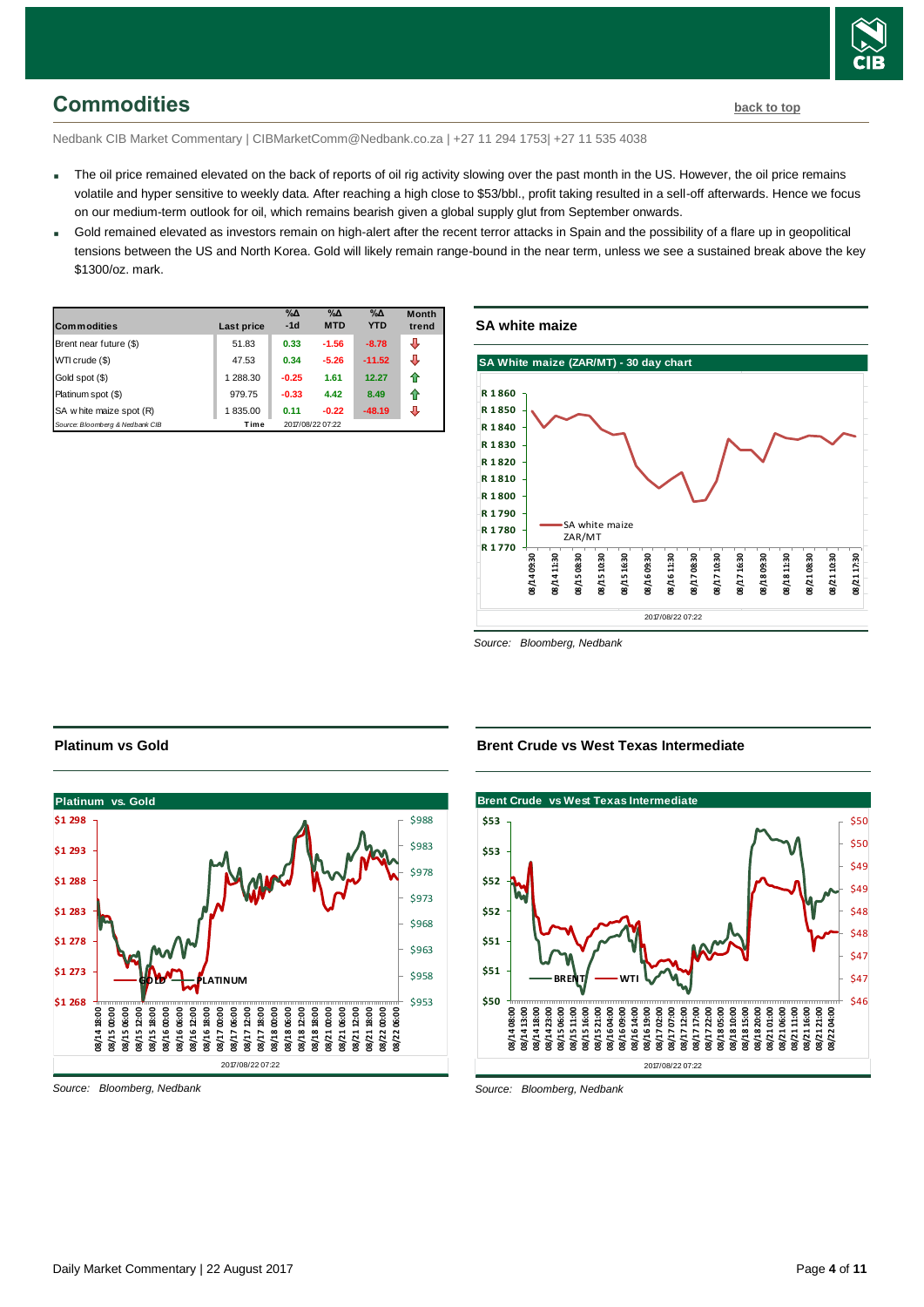

## <span id="page-4-0"></span>**Equities [back to top](#page-0-0)**

Cash equities | +2711 535 4030/31

### **South Africa**

 After a strong open, the Top40 trickled lower throughout the day but managed to close in the black. Resources gained +0.8%, financials inched higher by +0.1% and industrials were flat in low volume day with 1/3 of the volume executing in the closing auction. Monday was the cut off day for index rebalancing which will see NEPI Rockcastle replace Truworths in the Top40 index. Anglo Gold reported results broadly in line with but was drilled -2.6% in a day where peers' performance was mixed. Bidvest released a trading statement showing they expect EPS and HEPS to be higher than the previous period. The value traded was R16.4 billion and the rand was hovering around 13.17 to the US dollar at the close.

### **UK/Europe**

 European markets closed a choppy trading session down -0.4% to mark the 3rd day of losses. The euro gained and the beginning of the 10-day joint military exercise by the US and South Korea flared increasing geopolitical tensions with North Korea. The Dax shred -0.8%, the Cac dropped -0.4% and the FTSE sunk -0.5%. Activity will be fairly subdued until as everyone awaits the Jackson Hole conference by the US and Euro Fed later this week. In company news, China's HNA group acquired Swiss airport retailer Dufry AG to take stake over 20%, in the oil energy space, AP Moeller Maersk sold its energy unit to Total for \$7.45 billion and Fiat rallied on speculation that Great Wall Motor from China was interested to buy them.

#### **USA**

The US market swung between gains and losses throughout the day before closing with modest gains, the Dow inched higher by +0.1%, the Nasdaq fell -0.1% and the S&P500 rose +0.1%. The lack of direction on the day was caused by weaker dollar, realisation of Trump's inability to implement pro-business policies and the outcome from the Jackson Hole conference this Friday. Real estates, telecommunication, gold and healthcare stocks showed strength on the day while weakness was seen in the financials and energy sectors.

#### **Asia**

 Asian markets are trading higher this morning despite a weak close on Wall Street overnight, the MSCI Asia Pacific is +0.7%. The Australian market is being boosted by higher commodity prices and BHP Billiton's results revealing a swing back into profits albeit missing analyst estimates, they are trading up +1.2% while South 32 is down -0.3%. Markets in Singapore, Hong Kong, New Zealand, Taiwan and Malaysia are all trading in the black while Shanghai is bucking the trend and trading in the red. Tencent is currently trading up +0.6% in Hong Kong this morning.

|                                 |            | %Δ            | $\%$ $\Delta$    | $\%$ $\Delta$<br><b>YTD</b> | <b>Month</b> |
|---------------------------------|------------|---------------|------------------|-----------------------------|--------------|
| <b>Developed Markets</b>        | Last price | $-1d$         | <b>MTD</b>       |                             | trend        |
| Dow Jones                       | 21 703.75  | 0.13          | $-0.86$          | 9.82                        | ⊕            |
| Nasdag                          | 6 213.13   | $-0.05$       | $-2.13$          | 15.42                       | ⊕            |
| S&P 500                         | 2 4 28.37  | 0.12          | $-1.70$          | 8.47                        | ⊕            |
| DJ Eurostoxx 50                 | 3423.53    | $-0.65$       | $-0.75$          | 4.04                        | ⊕            |
| <b>DAX</b>                      | 12 065.99  | $-0.82$       | $-0.43$          | 5.09                        | ⊕            |
| CAC                             | 5 087.59   | $-0.52$       | $-0.12$          | 4.63                        | ⊕            |
| <b>FTSE</b>                     | 7 318.88   | $-0.07$       | $-0.72$          | 2.46                        | ⊕            |
| ASX200                          | 5743.90    | 0.32          | 0.41             | 1.38                        | ♠            |
| Nikkei 225                      | 19 376.75  | $-0.08$       | $-2.75$          | 1.37                        | ⊕            |
| <b>MSCI World</b>               | 1932.22    | 0.09          | $-1.47$          | 10.34                       | л            |
|                                 |            | $\%$ $\Delta$ | $\%$ $\Delta$    | $\%$ $\Delta$               | <b>Month</b> |
| <b>Emerging Markets</b>         | Last price | $-1d$         | <b>MTD</b>       | <b>YTD</b>                  | trend        |
| Hang Seng                       | 27 444.11  | 1.07          | 0.44             | 24.74                       | ⇑            |
| Shanghai                        | 3 292.18   | 0.16          | 0.59             | 6.07                        | ⇑            |
| Brazil Bovespa                  | 68 634.65  | $-0.12$       | 4.12             | 13.96                       | ⇮            |
| India - NSE                     | 31 278.82  | 0.06          | $-3.80$          | 17.47                       | ⇩            |
| <b>Russia Micex</b>             | 1937.66    | 0.36          | 0.94             | $-13.22$                    | ♠            |
| <b>MSCI</b> Emerging            | 1 063.66   | 0.39          | $-0.24$          | 23.36                       | ⊕            |
|                                 |            | $\%$ $\Delta$ | %∆               | %Δ                          | <b>Month</b> |
| <b>SA Indices</b>               | Last price | $-1d$         | <b>MTD</b>       | <b>YTD</b>                  | trend        |
| <b>JSE All Share</b>            | 55 450.53  | 0.26          | 0.44             | 9.47                        | ⇑            |
| Top 40                          | 49 029.00  | 0.20          | 0.32             | 11.68                       | ⇮            |
| Resi 10                         | 34 393.33  | 0.76          | $-0.14$          | 7.11                        | ⊕            |
| Indi 25                         | 75 006.59  | 0.09          | 0.22             | 16.68                       | 合            |
| Fini 15                         | 15 498.78  | 0.13          | 1.62             | 2.79                        | ⇑            |
| Source: Bloomberg & Nedbank CIB | Time       |               | 2017/08/22 07:22 |                             |              |





<span id="page-4-1"></span>*Source: Bloomberg, Nedbank*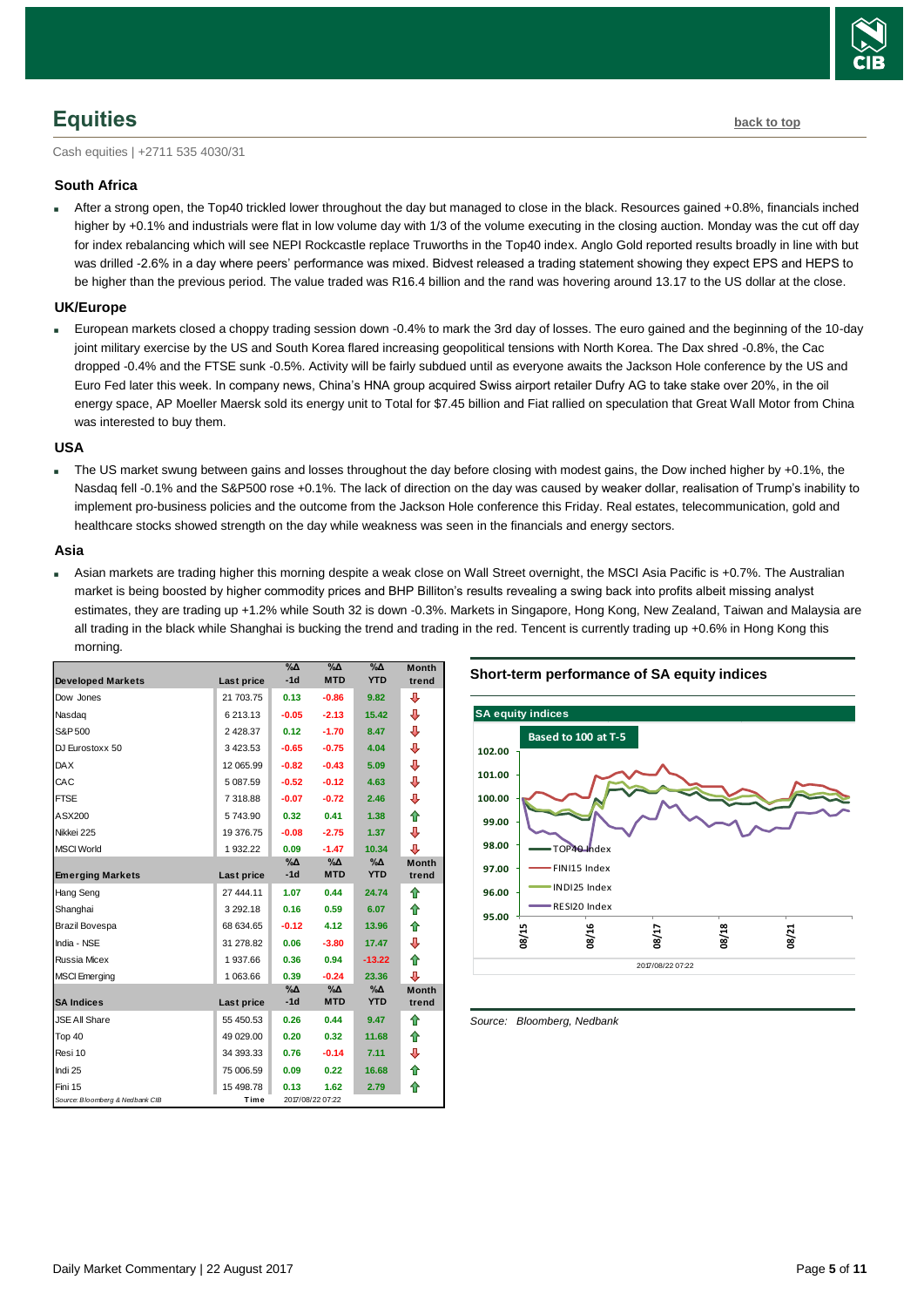# <span id="page-5-0"></span>**Last day to trade back to the contract of the contract of the contract of the contract of the contract of the contract of the contract of the contract of the contract of the contract of the contract of the contract of t**

Susan Correia [| Scorreia@Nedbankcapital.co.za](mailto:Scorreia@Nedbankcapital.co.za) | +27 11 295 8227

| Share code     | Share name                  | Dividend / interest rate               |
|----------------|-----------------------------|----------------------------------------|
| 22 August 2017 |                             |                                        |
| <b>FSRP</b>    | <b>Firstrand Ltd B Pref</b> | dividend $@393.5848cps$                |
| <b>MIX</b>     | Mix Telematics Ltd          | dividend $@$ 2.5cps                    |
| <b>MND</b>     | Mondi Ltd                   | DRIP @ 299.9485cps                     |
| <b>MNP</b>     | Mondi plc                   | DRIP @ 299.9485cps                     |
| <b>MTN</b>     | MTN Group Ltd               | dividend @ 250cps                      |
| <b>NBKP</b>    | <b>Nedbank Ltd Prefs</b>    | dividend @ 43.39039cps                 |
| <b>NFGOVI</b>  | Newfunds Govi ETF           | Distribution (if any) TBA              |
| <b>NFILBI</b>  | Newfunds ILBI ETF           | Distribution (if any) TBA              |
| <b>NFTRCI</b>  | Newfunds TRACI 3 Month ETF  | Distribution (if any) TBA              |
| PBG            | PBT Group Ltd               | Capital distribution @ 1.57cps         |
| SBV            | Sabvest Ltd                 | dividend @ 26cps                       |
| <b>STXRAF</b>  | Satrix RAFI 40 Portfolio    | Distribution TBA on or before 01/09/17 |
| <b>SVN</b>     | Sabvest Ltd N               | dividend @ 26cps                       |
| <b>TDHP</b>    | <b>Tradehold Ltd Prefs</b>  | dividend @ 19.98734cps                 |

*Source: JSE*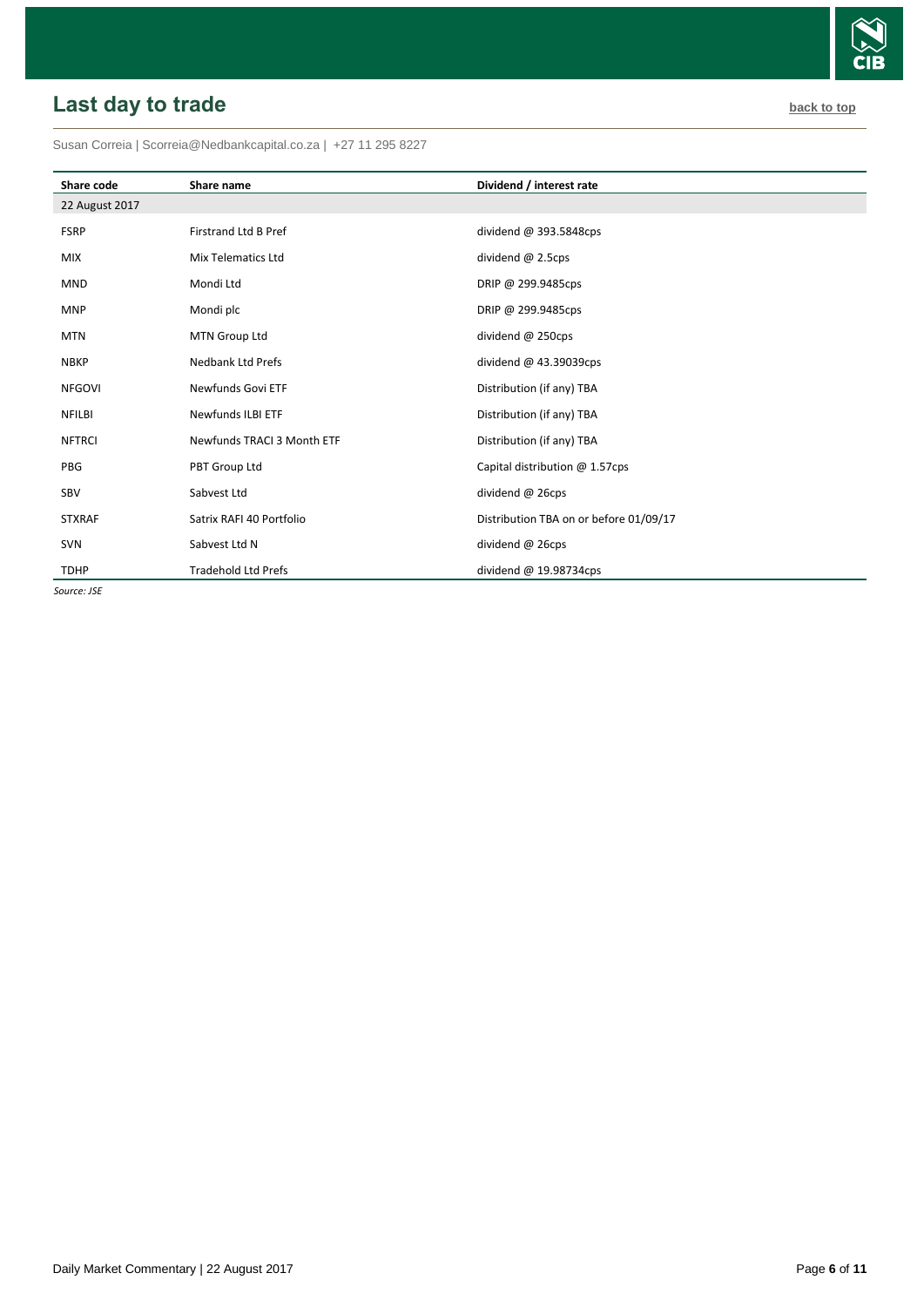# **JSE performance [back to top](#page-0-0) back to top**

Nedbank CIB Market Commentary | CIBMarketComm@Nedbank.co.za | +27 11 294 1753

| <b>Top40 constituents</b>               | Last price | %Δ<br>-1d         | %Δ<br>MTD        | %Δ<br><b>YTD</b>  | <b>Month</b><br>trend |
|-----------------------------------------|------------|-------------------|------------------|-------------------|-----------------------|
| AGL: Anglo American Plc                 | 219.92     | 1.16              | 1.46             | 12.72             | ⇑                     |
| ANG: Anglogold Ashanti Ltd              | 131.18     | $-2.59$           | $-1.44$          | -14.03            | ⊕                     |
| APN: Aspen Pharmacare Holdings Lt       | 273.88     | 0.74              | $-0.86$          | $-3.42$           | ⊕                     |
| <b>BGA: Barclays Africa Group Ltd</b>   | 149.69     | 0.72              | 3.52             | $-11.26$          | ⇑                     |
| BID: Bid Corp Ltd                       | 308.00     | 0.00              | $-2.64$          | 25.64             | ⊕                     |
| BIL: Bhp Billiton Plc                   | 231.46     | 1.08              | $-3.41$          | 5.84              | ⇩                     |
| BTI: British American Tobacco Plc       | 810.00     | 0.48              | $-1.84$          | 4.03              | ⊕                     |
| <b>BVT: Bidvest Group Ltd</b>           | 172.14     | 0.96              | 2.65             | $-5.03$           | ⇑                     |
| CFR: Financiere Richemont-Dep Rec       | 112.87     | 0.09              | 0.64             | 24.39             | ⇑                     |
| CPI : Capitec Bank Holdings Ltd         | 865.75     | 0.59              | 0.69             | 24.57             | ⇑                     |
| DSY: Discovery Ltd                      | 143.00     | -0.26             | 1.92             | 24.89             | ⇑                     |
| FFA: Fortress Income Fund Ltd-A         | 17.33      | $-0.46$           | $-1.70$          | 4.59              | ⊕                     |
| FFB: Fortress Income Fund Ltd           | 39.00      | 0.52 <sub>1</sub> | 2.09             | 20.63             | ⇑                     |
| <b>FSR: Firstrand Ltd</b>               | 55.55      | 0.63              | 7.12             | 4.48              | ⇑                     |
| GFI: Gold Fields Ltd                    | 58.25      | 1.75              | 9.95             | 33.63             | n                     |
| <b>GRT: Grow thpoint Properties Ltd</b> | 24.95      | -0.48             | 0.69             | $-3.63$           | ⇑                     |
| <b>INL: Investec Ltd</b>                | 98.80      | 0.10              | 0.25             | 8.87              | ⇑                     |
| <b>INP: Investec Plc</b>                | 98.80      | 0.20              | $-0.78$          | 8.87              | ⊕                     |
| <b>ITU:</b> Intu Properties Plc         | 42.00      | 0.38              | $-5.60$          | -10.60            | ⊕                     |
| LHC: Life Healthcare Group Holdin       | 25.25      | 0.08              | $-0.20$          | $-16.75$          | ⊕                     |
| MEI: Mediclinic International Plc       | 122.00     | $-0.11$           | $-4.87$          | $-6.15$           | ⊕                     |
| MND: Mondi Ltd                          | 353.66     | 0.75              | 3.35             | 26.31             | ⇑                     |
| MNP: Mondi Plc                          | 353.45     | 0.65              | 2.30             | 26.81             | n                     |
| MRP: Mr Price Group Ltd                 | 178.00     | 0.91              | 2.81             | 11.56             | ⇑                     |
| MTN: Mtn Group Ltd                      | 125.00     | $-0.87$           | 5.49             | $-0.93$           | ⇑                     |
| NED: Nedbank Group Ltd                  | 223.58     | $-0.10$           | 2.06             | $-6.11$           | ⇑                     |
| NPN: Naspers Ltd-N Shs                  | 2898.79    | $-0.04$           | $-0.33$          | 43.93             | ⊕                     |
| NTC: Netcare Ltd                        | 24.84      | $-0.64$           | 1.18             | $-21.98$          | ⇮                     |
| OML: Old Mutual Plc                     | 34.55      | -0.37             | 1.23             | 0.32 <sub>1</sub> | t                     |
| RDF: Redefine Properties Ltd            | 10.64      | $-0.09$           | $-1.21$          | -4.92             | ⇩                     |
| REI: Reinet Investments Sa-Dr           | 27.75      | 0.18              | $-0.39$          | 3.54              | ⇩                     |
| REM: Remgro Ltd                         | 219.00     | 0.26              | 2.46             | $-1.82$           | ⇮                     |
| RMH: Rmb Holdings Ltd                   | 66.15      | 0.61              | 4.03             | $-0.38$           | ⇑                     |
| SAP: Sappi Limited                      | 86.00      | 0.00              | $-1.50$          | $-4.39$           | ⇩                     |
| SBK: Standard Bank Group Ltd            | 161.64     | $-0.23$           | $-1.28$          | 6.52              | ⇩                     |
| SHP: Shoprite Holdings Ltd              | 201.00     | 0.44              | $-0.34$          | 17.23             | ⇩                     |
| SLM: Sanlam Ltd                         | 69.19      | 0.49              | 4.28             | 10.00             | ⇑                     |
| SNH: Steinhoff International H Nv       | 64.11      | $-0.73$           | $-2.86$          | $-10.06$          | ⇩                     |
| SOL: Sasol Ltd                          | 392.80     | 0.57              | $-1.06$          | $-1.53$           | ⇩                     |
| TBS: Tiger Brands Ltd                   | 397.56     | $-0.86$           | $-0.49$          | $-0.07$           | ⇩                     |
| TRU: Truw orths International Ltd       | 80.00      | 1.95              | 5.82             | 0.41              |                       |
| VOD: Vodacom Group Ltd                  | 180.60     | $-0.13$           | 1.42             | 18.50             | ⇑                     |
| WHL: Woolw orths Holdings Ltd           | 64.96      | 0.87              | 3.11             | $-8.53$           |                       |
| Source: Bloomberg & Nedbank CIB         | Time       |                   | 2017/08/22 07:22 |                   |                       |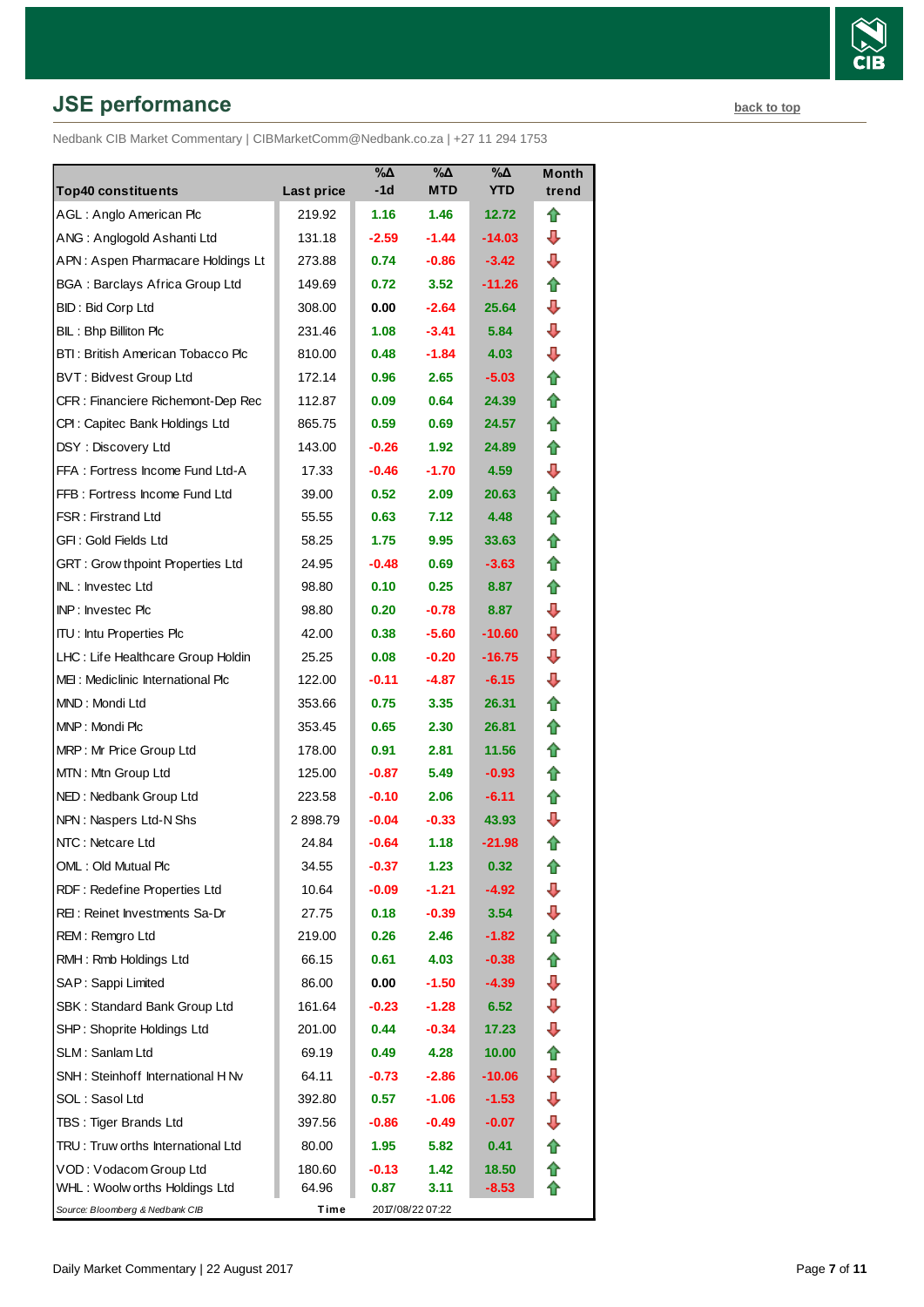

## <span id="page-7-0"></span>**Foreign flows [back to top](#page-0-0)**

Nedbank CIB Market Commentary | CIBMarketComm@Nedbank.co.za | +27 11 294 1753

- Last week saw inflows, of R3.4 billion made up of R1.8 billion into the bond market and R1.6 billion into the equity market. This lies in stark contrast to sharp outflows seen in the prior 2 weeks. While bond flows have been patchy recently, earlier outflows have resulted in month to date net outflows of R1.3 billion, while equity outflows stand at R1.7 billion.
- Despite this, the inflows for the YTD are R2.2 billion, driven by bond market inflows. We remain of the view that flows are driven by foreign sentiment – over the last 4 years, the last quarter of the year had seen sharp outflows of capital, from both the equity and bond markets. This as a result of the risk-off sentiment which gripped the market on the back of a taper tantrum, Fed interest rate hikes and geopolitical risks. Much of this year was characterised by investor complacency. However, as global monetary policy conditions begin to tighten from 4Q17 onwards, we may start to see the cracks emerge, with possible outflows of foreign capital over the medium term. For now however, risk appetite remains in favour of EM bonds.

| may start to see the cracks emerge, with possible outhows or foreign capital over the medium term. For now nowever, nsk appetite remains in<br>favour of EM bonds. |                            |                      |                            |  |  |  |  |
|--------------------------------------------------------------------------------------------------------------------------------------------------------------------|----------------------------|----------------------|----------------------------|--|--|--|--|
| SA equities and bonds (bn)                                                                                                                                         | <b>Week to 18 Aug 2017</b> | Month to 18 Aug 2017 | <b>Year to 18 Aug 2017</b> |  |  |  |  |
| Foreign flows into SA equity<br>market                                                                                                                             | R 1.559                    | $-R$ 1.714           | $-R$ 46.153                |  |  |  |  |
| flows into SA<br>Foreign<br>bond<br>market                                                                                                                         | R 1.799                    | -R 1.302             | R 48.426                   |  |  |  |  |
| Total foreign flow s                                                                                                                                               | R 3.359                    | $-R$ 3.017           | R 2.273                    |  |  |  |  |
| Source: Bloomberg                                                                                                                                                  | 2017/08/22 07:22           |                      |                            |  |  |  |  |



### **Foreign equity flows: 5-day history**



*Source: Bloomberg, Nedbank*



2017/08/22 07:22

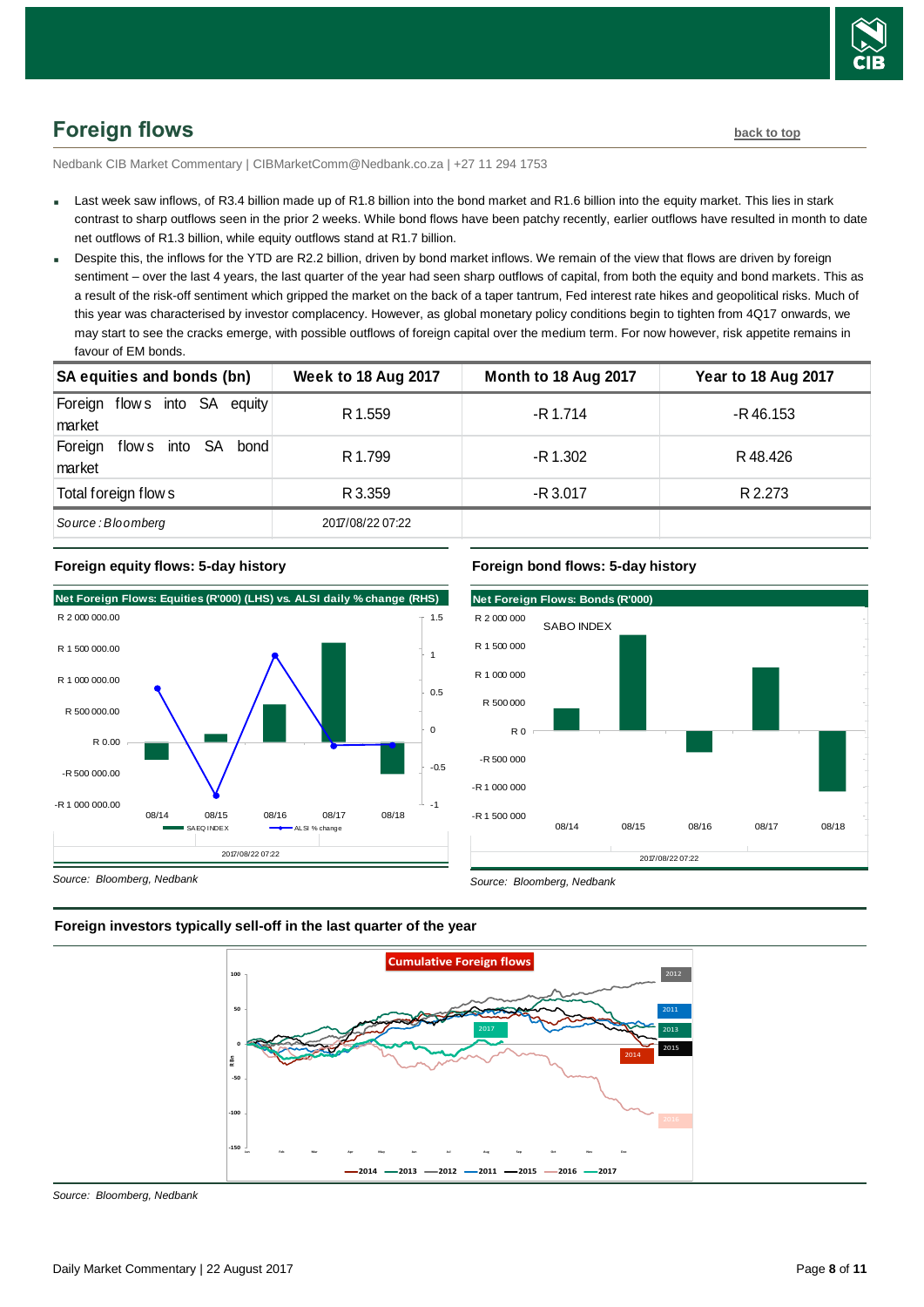

### <span id="page-8-0"></span>**Economic calendar [back to top](#page-0-0)**

Nedbank CIB Market Commentary | CIBMarketComm@Nedbank.co.za | +27 11 294 1753

|                   | <b>Country Event</b> |                                      | Period           | <b>Survey</b>  | <b>Actual</b>            | <b>Prior</b> | <b>Revised</b> |
|-------------------|----------------------|--------------------------------------|------------------|----------------|--------------------------|--------------|----------------|
| 21-August         |                      |                                      |                  |                |                          |              |                |
| 02:30 PM          | <b>US</b>            | Chicago Fed Nat Activity Index       | JUL              | 0.10           | $-0.01$                  | 0.13         | 0.16           |
| 22-August         |                      |                                      |                  |                |                          |              |                |
| 09:00 AM          | <b>SA</b>            | Leading Indicator                    | <b>JUN</b>       |                |                          | 95.8         |                |
| 10:30 AM          | UK                   | PSNB ex Banking Groups               | JUL              | GBP 1.0b       | $\blacksquare$           | GBP 6.9b     |                |
| 11:00 AM          | EC                   | <b>ZEW Survey Expectations</b>       | <b>AUG</b>       |                |                          | 35.6         |                |
| 11:00 AM          | <b>GE</b>            | <b>ZEW Survey Current Situation</b>  | <b>AUG</b>       | 85.2           | $\blacksquare$           | 86.4         |                |
| 11:00 AM          | <b>GE</b>            | <b>ZEW Survey Expectations</b>       | <b>AUG</b>       | 15.0           | $\blacksquare$           | 17.5         |                |
| 04:00 PM          | <b>US</b>            | Richmond Fed Manufact, Index         | <b>AUG</b>       | 10             |                          | 14           |                |
| 23-August         |                      |                                      |                  |                |                          |              |                |
| 02:30 AM          | <b>JN</b>            | Nikkei Japan PMI Mfg                 | AUG <sub>P</sub> | $\blacksquare$ | $\blacksquare$           | 52.1         |                |
| 09:30 AM          | <b>GE</b>            | Markit/BME Germany Manufacturing PMI | AUG <sub>P</sub> | 57.6           |                          | 58.1         |                |
| 09:30 AM          | <b>GE</b>            | Markit Germany Services PMI          | AUG <sub>P</sub> | 53.3           |                          | 53.1         |                |
| 10:00 AM          | EC                   | Markit Eurozone Manufacturing PMI    | AUG <sub>P</sub> | 56.3           |                          | 56.6         |                |
| 10:00 AM          | EC                   | Markit Eurozone Services PMI         | AUG <sub>P</sub> | 55.4           | $\blacksquare$           | 55.4         |                |
| 10:00 AM          | <b>SA</b>            | <b>CPI YoY</b>                       | JUL              | 4.60%          | ٠                        | 5.10%        |                |
| 03:45 PM          | <b>US</b>            | Markit US Manufacturing PMI          | AUG <sub>P</sub> | 53.5           | $\blacksquare$           | 53.3         |                |
| 03:45 PM          | <b>US</b>            | Markit US Services PMI               | AUG <sub>P</sub> | 54.9           |                          | 54.7         |                |
| 04:00 PM          | EC                   | <b>Consumer Confidence</b>           | AUG A            | $-1.80$        |                          | $-1.70$      |                |
| 04:00 PM          | US.                  | New Home Sales                       | JUL              | 610k           | $\blacksquare$           | 610k         |                |
| 04:00 PM          | <b>US</b>            | New Home Sales MoM                   | <b>JUL</b>       | 0.00%          | $\overline{\phantom{0}}$ | 0.80%        |                |
| Source: Bloomberg |                      | 2017/08/22 07:21                     |                  |                |                          |              |                |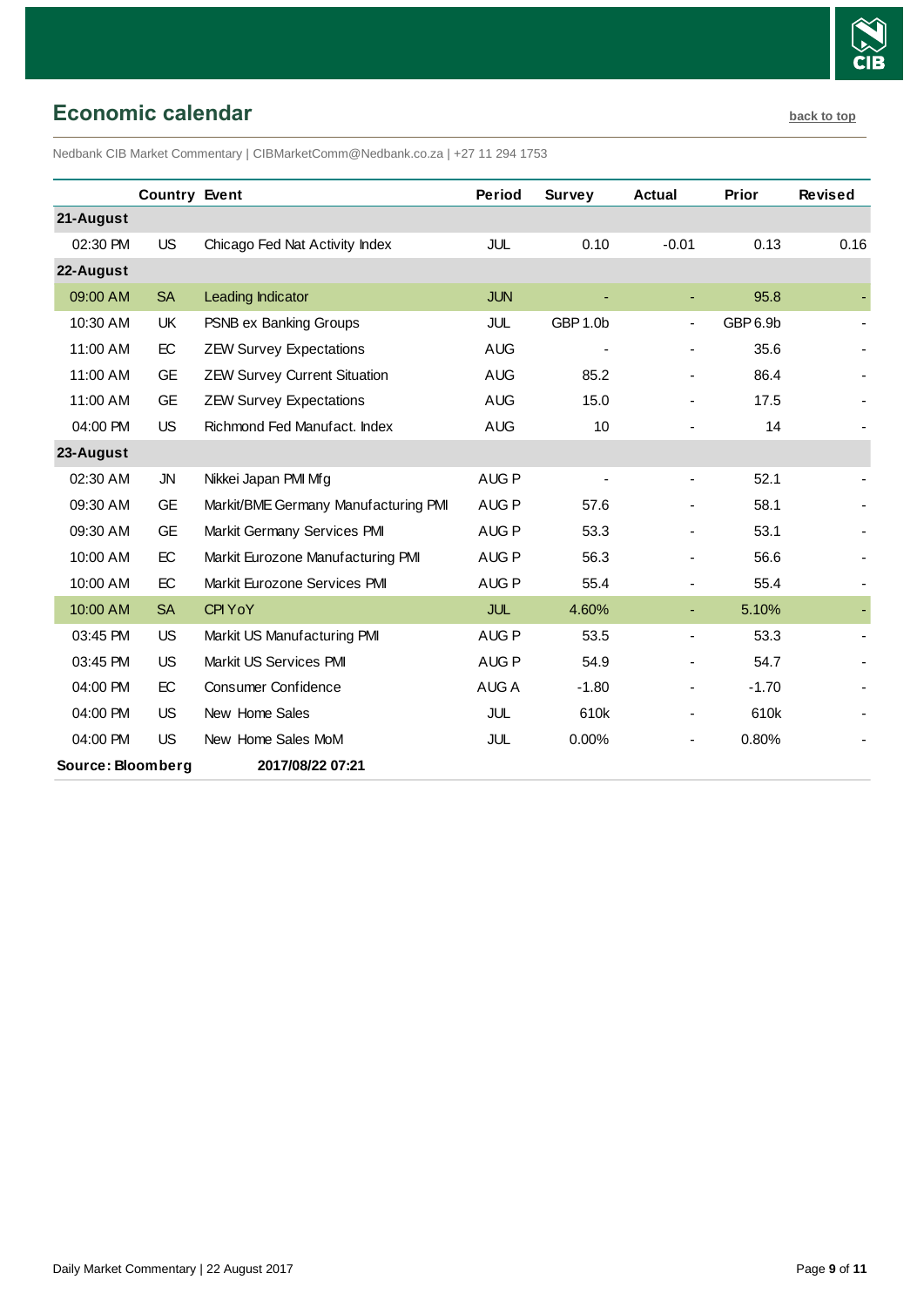

### <span id="page-9-0"></span>**Contacts**

**Treasury: Economic Analyst Reezwana Sumad** (011) 294 1753

**ALM Portfolio Management** (011) 535 4042

**Equities Sales and Distribution** (011) 535 4030/31

**Forex Institutional Sales Desk** (011) 535 4005

**Interest Rate Swaps & FRA's Trading** (011) 535 4004

**Money Market Institutional Sales Desk** (011) 535 4008

**Bond Trading** (011) 535 4021

**Forex Business Banking Sales Desk** (011) 535 4003

**Forex Retail Sales Desk** (011) 535 4020

**Money Market Business Banking Sales Desk** (011) 535 4006

**Non Soft & Soft Commodities Trading** (011) 535 4038

**Credit Derivatives**  (011) 535 4047

**Forex Corporate Sales Desk** JHB (011) 535 4002; DBN (031) 327 3000; CTN (021) 413 9300

**Inflation Trading** (011) 535 4026

**Money Market Corporate Sales Desk** JHB (011) 535 4007; DBN (031) 327 3000; CTN (021) 413 9300

**Preference shares desk** (011) 535 4072